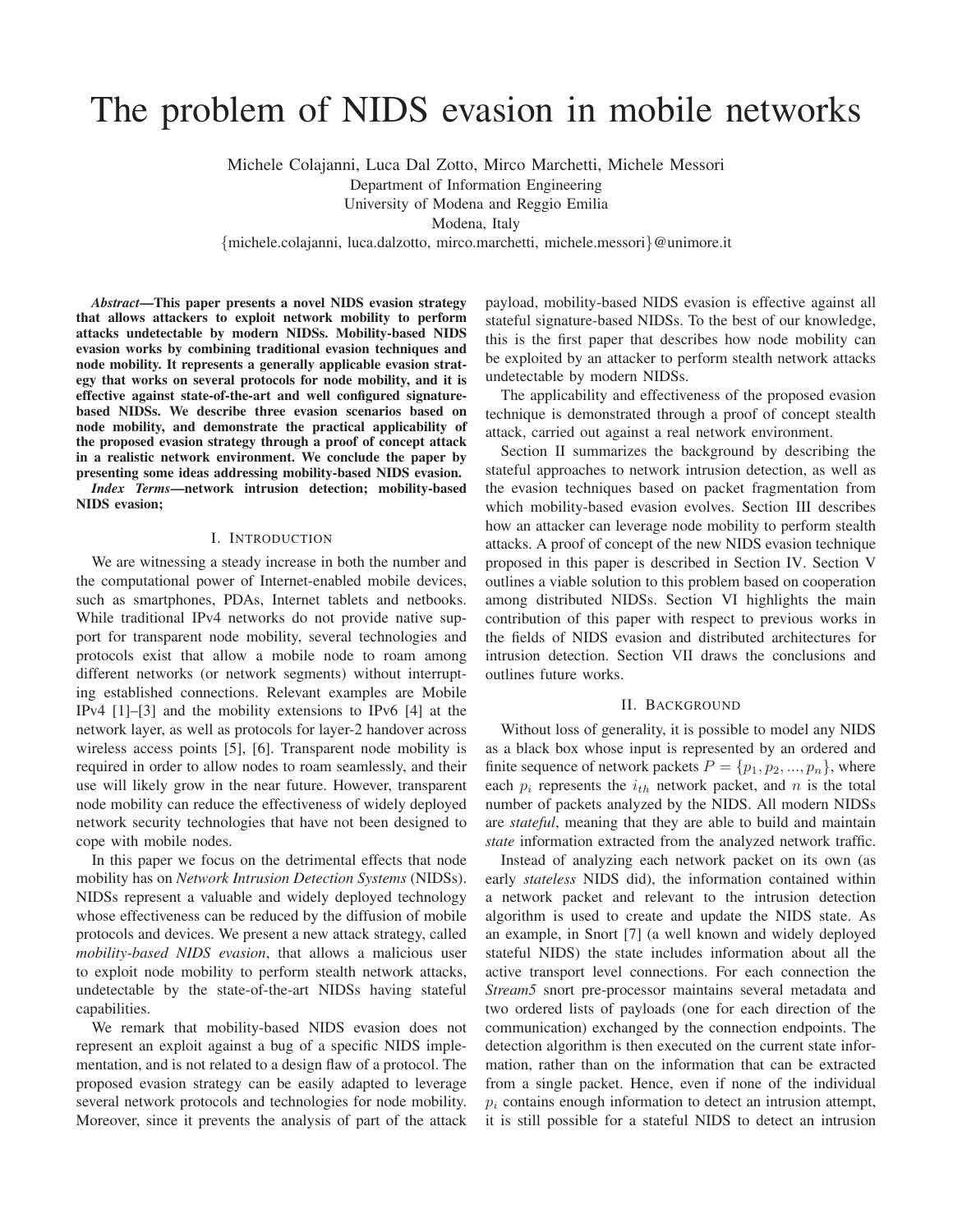

Fig. 1. NIDS evasion through attack fragmentation

by correlating information extracted from several different packets.

Several techniques [8]–[14] for evading NIDSs exist (see Section VI for a comparison between mobility-based evasion and traditional evasion techniques). Of particular relevance to this paper is NIDS evasion carried out through payload fragmentation, a well known technique that is effective against older stateless NIDSs but not against the state-of-the-art NIDSs with stateful signature-based capabilities.

We describe an example of fragmentation-based NIDS evasion through the scenario shown in Figure 1. The node labeled as *Attacker* is connected to its Home Network and is trying to exploit a remote vulnerability of the node *Victim*. We assume that all the network traffic that flows to and from the Home Network is analyzed by a NIDS (the Home NIDS in Figure 1). We also assume that the Attacker is trying to evade detection by fragmenting the attack payload.

Signature-based NIDSs work by comparing the analyzed network traffic against a known set of attack signatures. Each signature represents the fingerprint of an intrusion attempt, and is usually modeled as a regular expression. Any attacker with an approximate knowledge of the signature applied by a NIDS to model an intrusion attempt can identify the portion of the attack payload that matches the corresponding signature. This payload portion is then split into two or more portions (*Portion 1* and *Portion 2* in Figure 1) conveyed through separate network packets. This result can be achieved through several techniques, such as IP packet fragmentation or fragmentation of the payload into two different not-fragmented TCP packets.

Each of these network packets contains just a portion of the attack payload that does not match with the regular expression applied by the Home NIDS. Let  $\{p_i\}$ ,  $1 \leq j \leq m$ , denote *m* different packets, each crafted by an attacker to contain only a portion of the malicious payload. After having updated the state with the information extracted from all these *m* packets, the complete attack payload is contained in the state of the NIDS. Since the detection algorithm is executed on the state, rather than on the features extracted from a single packet, a stateful Home NIDS is able to detect the attack. We can conclude that all modern NIDSs are not vulnerable to evasion through payload fragmentation. In the following section we demonstrate that this positive conclusion does not hold anymore if node mobility is supported.

# III. MOBILITY-BASED NIDS EVASION

In this section we describe a novel evasion strategy, defined as *mobility-based NIDS evasion*, that an attacker can exploit



Fig. 2. First mobile-evasion scenario: mobile attacker

to perform "stealth" attacks, undetectable by state-of-the-art stateful NIDSs. The main idea behind mobility-based evasion is to coordinate node mobility and traditional NIDS evasion techniques [8] based on fragmentation of the attack payload. In particular, we describe how it is possible to exploit mobilitybased evasion in three different attack scenarios, presented in sections III-A, III-B and III-C, respectively.

We remark that the following scenarios are independent of the technology that allows mobile nodes to roam across different networks. The only requirement is for the roaming process to be transparent, meaning that active transport level connections are not interrupted by the handover process. This assumption is satisfied by several technologies and network protocols, such as IPv6 [4], Mobile IPv4 [1]–[3] and protocols for layer-2 handover across wireless access points [5], [6].

## *A. Mobility-based NIDS evasion: mobile attacker*

Let us consider a simple network scenario, represented in Figure 2, in which two nodes are communicating through the Internet. We consider a Mobile Node, installed in a network that allows node mobility, communicating with a Correspondent Node. No assumption is made on the nature of the Correspondent Node. It can be a fixed Internet node, as well as another mobile node. We assume that both the Home Network and the Foreign Network include a stateful NIDS (Home NIDS and Foreign NIDS, in Figure 2) that monitors all the Internet traffic coming to and from the monitored network, including the traffic generated and received by the Mobile Node. In this first example, the Mobile Node (Attacker) aims to exploit a remote vulnerability of the Correspondent Node (Victim) by sending network packets containing a malicious payload. Moreover, the Mobile Node is trying to evade detection by separating the attack in two different portions (*Portion 1* and *Portion 2*, in Figure 2), each transmitted in a separate network packet. Since the fragmentation of IP packets is discouraged in the IPv6 protocol [15] and easily detected by modern NIDSs as an anomalous network activity, the attacker sends the two attack portions inside two not-fragmented TCP packets having consecutive sequence numbers.

The sequence of activities performed by the attacker is as follows:

1) the Mobile Node sends the first attack portion;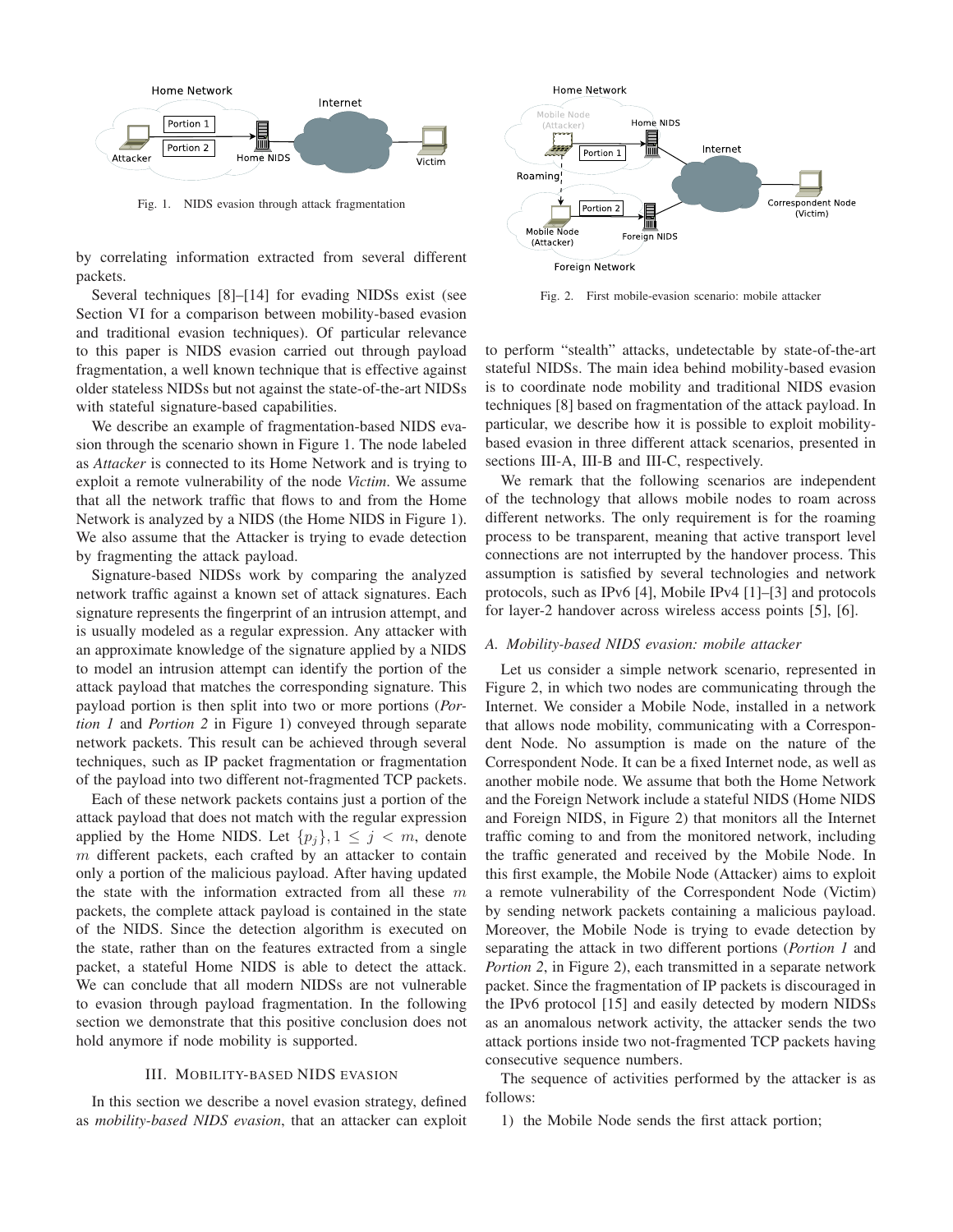- 2) the Mobile Node roams to the Foreign Network;
- 3) the Mobile Node sends the second (last) attack portion.

Similarly to the case presented in Figure 1, in which mobility was not involved, the first portion of the attack is sent through the Home Network, and is intercepted and analyzed by the Home NIDS. Being only a portion of the attack, the Home NIDS updates its state information, but it does not have enough information to detect an intrusion attempt.

The second portion of the attack is sent from the Foreign Network to the Correspondent Node. It is intercepted by the Foreign NIDS that has not received the previous portion and does not have the state information necessary to reconstruct and recognize the whole attack. This state information is possessed by the Home NIDS, but it is useless, since the Home NIDS does not receive the second attack portion.

As a result, none of the two NIDSs deployed in the Home and Foreign Networks can detect the attack. This inability is not the result of a bug in a NIDS implementation. Since none of the two NIDSs receive the whole malicious payload, intrusion detection by either of the two isolated NIDSs is impossible. Hence node mobility allows the malicious Mobile Node to perform a stealth attack, that would have been easily detected if mobility had not been supported.

Depending on how node mobility is implemented, only a stateful NIDS installed in the Correspondent Node's network may be able to detect the intrusion attempt. In any case, both the Home and the Foreign Network infrastructures can be exploited by a mobile attacker to damage third parties, without the network administrators being able to prevent, stop, or even detect the attack.

# *B. Mobility-based NIDS evasion: mobile victim*

With respect to the case study presented in Section III-A, in this scenario the roles are reversed: the Correspondent Node is the Attacker that leverages mobility to evade detection, while the Mobile Node is the Victim. We use Figures 3 and 4 for describing this new type of evasion.

We assume that the Foreign Network and the Home Network are monitored by two stateful NIDSs. We also assume that the Correspondent Node (Attacker) knows when the Mobile Node (Victim) roams across different networks. Depending on the topology of the involved networks, and on how mobility is implemented, the attacker can use several strategies to gain this knowledge. For example, if Mobile IPv4 is used the round trip time between the Correspondent and the Mobile Node is bound to increase after the Mobile Node roams from the Home Network to a Foreign Network. The additional delay is a direct consequence of how triangular routing works. It cannot be eliminated, and it is easily measurable by the attacker. In the case of IPv6, the Attacker can detect any mobility event of a victim to which it is already connected by analyzing the Mobile IPv6 control messages exchanged among the Mobile Node, the Correspondent Node and the Home Agent [4].

Moreover, it may be possible for the Attacker to exploit some previous knowledge about the victim's behavior. If the



Fig. 3. Second mobile-evasion scenario: mobile victim - triangular routing



Fig. 4. Second mobile-evasion scenario: mobile victim - route optimization

attacker knows that the Mobile Node roams frequently among different networks, it is sufficient to wait for a given amount of time before sending the last attack portion.

The attack proceeds as follows:

- 1) the Correspondent Node sends the first attack portion;
- 2) the Correspondent Node waits for the Mobile Node to roam to the Foreign Network;
- 3) the Correspondent Node sends the second attack portion.

Depending on how mobility is implemented, the second attack fragment may or may not be routed to the Mobile Node through the home network. We distinguish between two cases: triangular routing and route optimization.

*1) Triangular routing:* If Mobile IPv4 is used with the default triangular routing scheme, the two attack portions follow the paths shown in Figure 3. The first attack portion (*Portion 1*, in Figure 3) is sent directly to the Mobile Node, hence it is received and analyzed by the Home NIDS. The second attack portion (*Portion 2*, in Figure 3) is sent by the Correspondent Node after the Mobile Node roamed to the Foreign Network, and is routed to the Mobile Node through the Home Agent. In this setup, the Home NIDS is able to inspect both the attack portions, and to detect the attack. On the other hand, the Foreign NIDS can only analyze the second attack portion, thus being unable to detect the intrusion attempt. As a result, the Mobile Node has been compromised while connected to the Foreign Network, without any chance for the network administrator to detect the attack.

*2) Route optimization:* The situation is worse if route optimization (the suggested scheme for IPv6 mobility) is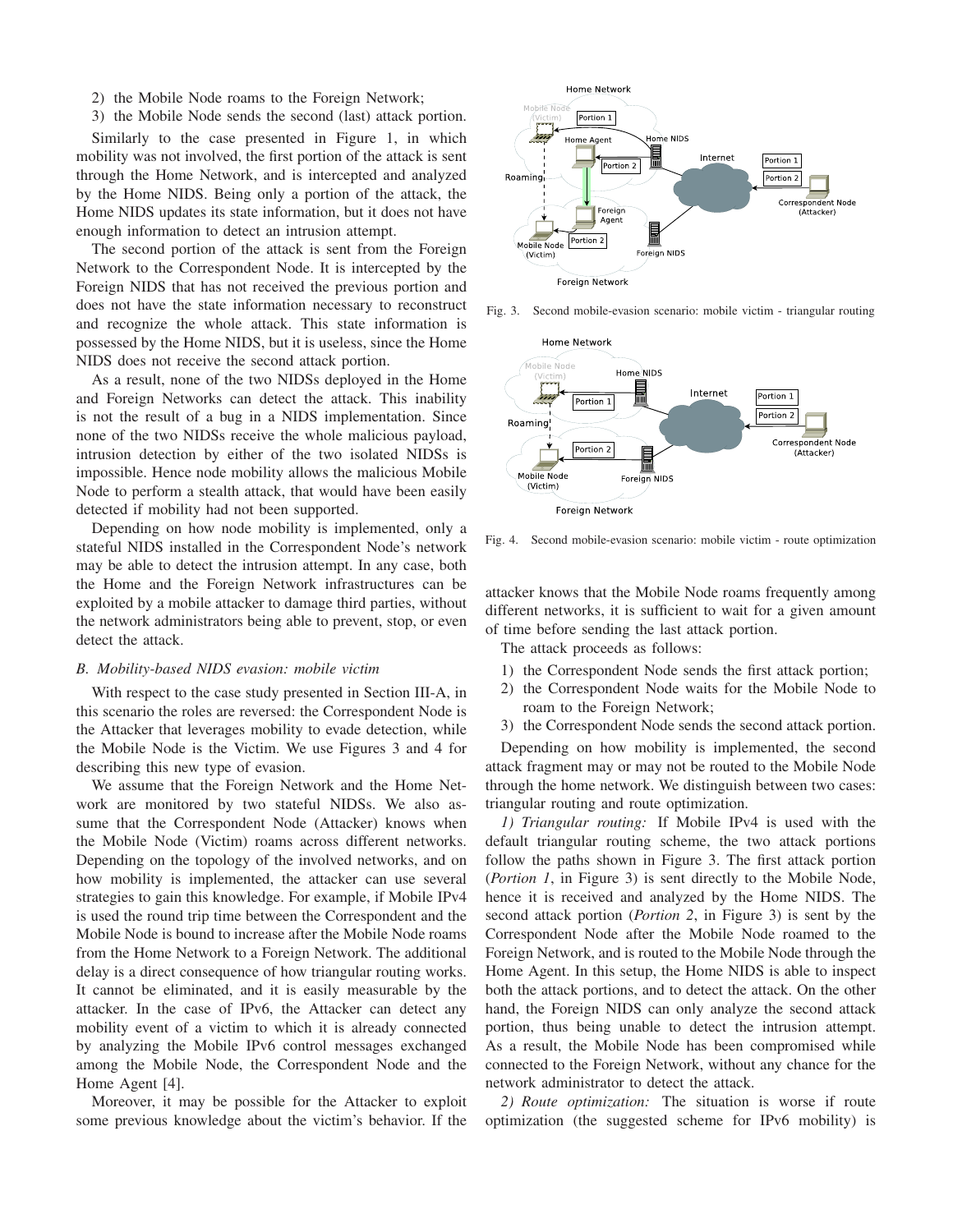implemented. In this case, the second attack portion flows directly from the Correspondent Node (Attacker) to the Mobile Node (Victim), as shown in Figure 4. Hence neither the Home NIDS nor the Foreign NIDS are able to receive enough information to detect the intrusion attempt.

# *C. Mobility-based NIDS evasion: mobile target and attacker*

The last mobility-based evasion scenario is a combination of the two scenarios described in Sections III-A and III-B. In this case, both the Attacker and the Victim are mobile nodes. We assume that all the four networks involved in this scenario (Victim's Home Network, Victim's Foreign Network, Attacker's Home Network and Attacker's Foreign Network) are monitored by stateful NIDSs, and that the Attacker knows when the Victim roams to the Foreign Network.

The attack proceeds as follows:

- 1) the Attacker sends the first attack portion;
- 2) the Attacker waits for the Victim to roam to the Foreign Network;
- 3) the Attacker roams to a (different) Foreign Network;
- 4) the Attacker sends the second attack portion.

Note that the order of steps 2 and 3 can be inverted without changing the attack outcome.

Since the Attacker roams to a Foreign Network before sending the second attack fragment, none of the two NIDSs deployed in the Attacker's Home and Foreign Networks receive both the attack portions, as shown in Figure 2. Hence, they are not able to detect the attack, as described in Section III-A.

Moreover, since the Victim is also roaming, the detection ability of the stateful NIDSs that monitor the Victim's Home and Foreign Networks is reduced as described in Section III-B. Again, we distinguish between node mobility implemented through triangular routing and route optimization.

*1) Triangular routing:* If triangular routing is implemented, the second attack fragment is forwarded to the Victim through the Home Agent, as shown in Figure 3. In this case the Home NIDS of the Victim receives both the attack portions, and it is able to detect the attack. However, it is worth to note that only one out of four stateful NIDSs is able to detect an attack that would have been easily detected without mobility.

*2) Route optimization:* If route optimization is in place, the two attack portions are routed directly to the Victim, as shown in Figure 4. In this situation neither the Victim's Home NIDS nor the Victim's Foreign NIDS receive both the attack portions, thus being unable to detect the attack. Hence, none of the four stateful NIDSs can detect the attack.

# IV. PROOF OF CONCEPT

We demonstrate the applicability of mobility-based NIDS evasion through a proof of concept attack implementing the scenario described in Section III-B on an IPv6 network.

Our experimental testbed comprises two IPv6 networks, the Home Network and the Foreign Network. Both contain a GNU/Linux host, connected to a wireless access point. Each host (Home Agent and Foreign Agent for the Home and Foreign Network, respectively) act as mobility agent and as NIDS for its network. Both NIDSs are instances of Snort 2.8.6.1 (the latest stable version at the moment of writing). Support for IPv6 and node mobility is provided by the Linux kernel (version 2.6.34 on both the Home and Foreign Agent), and the *radvd* [16] and *mip6d* software daemons. *Radvd* is used to advertise network prefixes, while *mip6d* handles Mobile IPv6 control messages and enables route optimization, thus providing higher performance to mobile nodes. Home Agent and Foreign Agent are connected to a network switch, that provides connectivity to a third machine used as Correspondent Node. The Correspondent Node runs the Linux kernel 2.6.34 and the *mip6d* daemon. The wireless access points are two Cisco Aironet 1100 and allow the Mobile Node to roam between the Home and the Foreign Networks by associating to one of the two access points. The Mobile Node is a laptop provided with a wireless network interface, it runs the 2.6.35 Linux kernel and the *mip6d* daemon.

We test the network environment by verifying that the Mobile Node can roam between Home and Foreign Networks without interrupting open TCP connections. We also test the ability of the Home and Foreign NIDSs to detect fragmented attack payloads. For the sake of simplicity, we chose an easily readable Snort signature that is used to detect NOOP sled commonly used as part of shellcodes (signature id: 1394). This signature matches any string composed of more than 31 consecutive "A". We use *netcat6* [17] to open a TCP connection to the Mobile Node and send the malicious payload, composed of 40 "A". We try to evade detection by splitting this payload into two portions, each containing 20 "A". These two portions are sent as the payload of two consecutive TCP packets, without using IP packet fragmentation. We execute this experiment two times. In the first run the Mobile Node is permanently connected to the Home Network. Since Snort is stateful, the Home NIDS is able to reassemble the malicious payload and to detect the attack. In the second run, the Mobile Node is permanently connected to the Foreign Network, and the attack is successfully detected by the Foreign NIDS. As expected, without mobility it is not possible to evade a modern NIDS through fragmentation of the malicious payload.

To demonstrate the effectiveness of mobility-based NIDS evasion, we test the scenario described in Section III-B. At the beginning of the experiment, the Mobile Node is associated to the Home Wireless Access Point. Its IPv6 address (2001:db8::beef) belongs to the Home Network's address space (2001:db8::/64).

The Correspondent Node starts the attack by using *netcat6* to open a TCP connection to the Mobile Node, and to send the first half of the attack, consisting of 20 "A". However, since this payload does not match any signature, no alert is raised. The Correspondent Node then starts to ping the Mobile Node and waits for the control messages used by the Mobile IPv6 protocol to initiate route optimization.

We then simulate a roaming event by using *iwconfig* to associate the wireless NIC of the Mobile Node to the Foreign Wireless Access Point. The Mobile Node receives network advertisements from the *radvd* daemon deployed in the For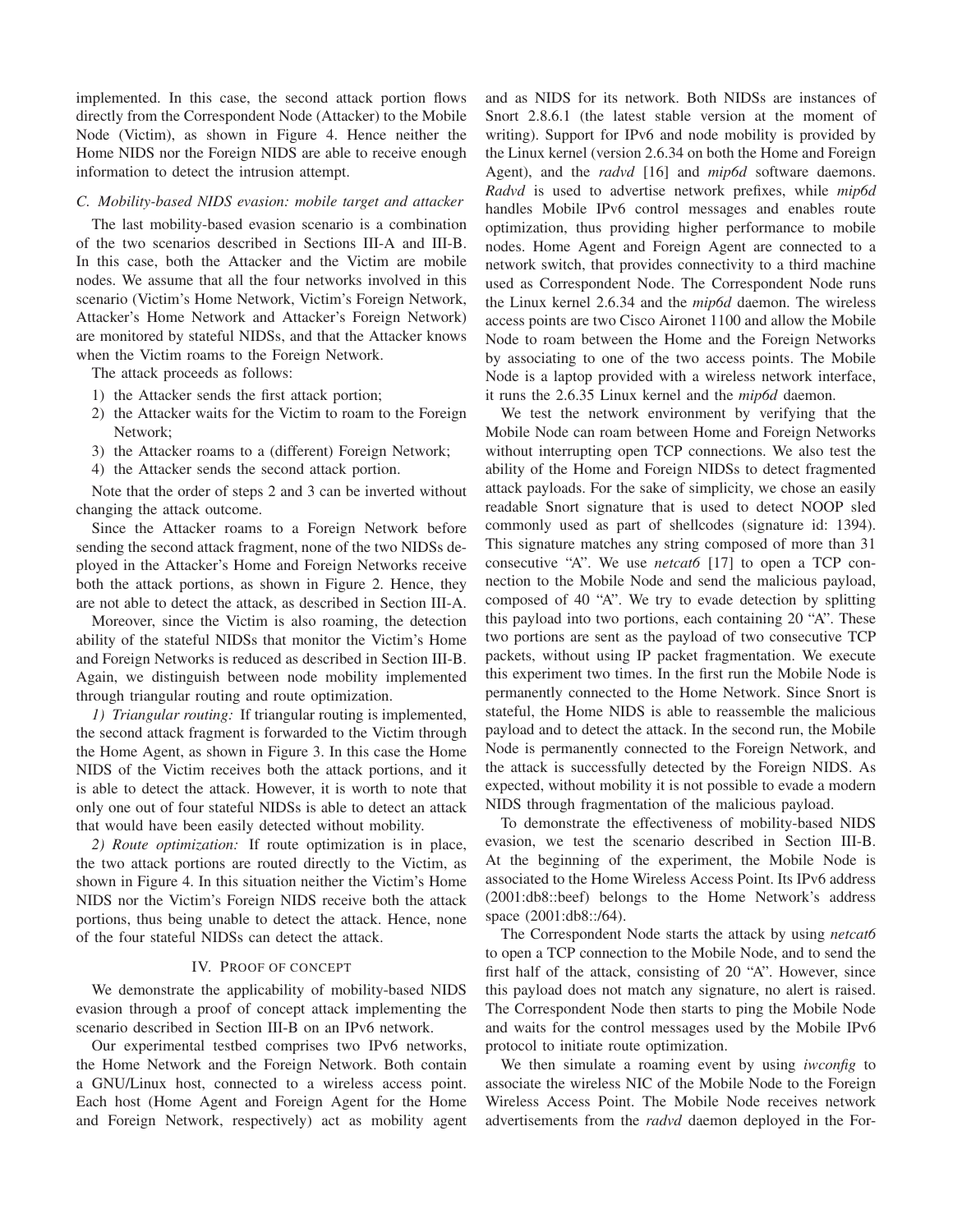eign Agent, notifying that it is now connected to the Foreign Network (2001:db8:1::/64). In compliance with the IPv6 protocol specifications, the Mobile Node uses its MAC address to generate a *Care-of Address* (2001:db8:1:0:218:deff:fe25:599) that is unique and that belongs to the Foreign Network. It then issues *Binding Update* messages to the Home Agent and to the Correspondent Node to notify them of its new network address.

After receiving the *Binding Update* from the Mobile Node, the Correspondent Node sends the last portion of the attack over the same TCP connection used to send the first attack fragment. Since route optimization is implemented, the second attack portion is routed directly to the Mobile Node and is analyzed by the Foreign NIDS, whose state does not contain the first attack fragment. As a result, the Mobile Node receives the complete malicious payload, while the two stateful NIDSs that monitor the Home and Foreign Networks are unable to recognize the attack. During the experiment, all the network traffic as seen by the Home Agent, the Foreign Agent, the Mobile Node and the Correspondent Node have been recorded in four different network traffic traces, in .pcap format. These traces are available for download at http://cris.unimore.it/MobSec.

# V. SOLUTION THROUGH NIDS COOPERATION

The problem of mobility-based NIDS evasion is caused by the fragmentation of relevant state information among geographically distributed NIDSs, deployed within independent networks. This fragmentation prevents modern, stateful NIDSs to build a complete state, thus exposing them to the same evasion strategies that were effective only against obsolete stateless NIDSs. To address this issue we propose a cooperative solution, based on the exchange of state information among distributed NIDSs.

Our proposal is to extend the mobility protocols that allow a mobile node to roam by adding three main steps:

- 1) extraction and serialization of all the state information that are relevant to the Mobile Node from the NIDS that monitors the network that the Mobile Node left;
- 2) transmission of the serialized state to the NIDS that monitors the destination network;
- 3) deserialization and insertion of the transmitted state information within the state of the NIDS that monitors the destination network.

In this cooperation scheme, the state information that is related to a Mobile Node "follows" the Mobile Node in the new network, thus preventing an attacker to exploit mobility to evade detection.

Similar cooperation schemes have already been proposed in the context of parallel NIDS architectures [18]–[20] to allow the exchange of state information among NIDSs deployed within the same network, each analyzing a small fraction of traffic gathered from the same network link. However, state exchange among geographically distributed NIDSs poses several new challenges.

First of all, different networks may leverage heterogeneous NIDSs, whose internal state representations are not compatible. Hence, new protocols and standards need to be designed. Moreover, it is necessary to establish trust relationships among cooperative NIDSs, as well as mechanisms to provide confidentiality, authentication and non repudiation of exchanged state information. Finally, the delays related to state management operations need to be compatible with live analysis of network traffic, and the state migration process has to be robust with respect to network delays. The design of a distributed and cooperative NIDS that is able to address all these issues is still ongoing.

# VI. RELATED WORK

NIDS evasion is a well known attack technique in the network security literature. The seminal work in this area is [8], and its results are extended in [9], [12]–[14] describing several evasion techniques.

The simplest and oldest class of evasion techniques is based on the fragmentation of the attack payload. For example, it can be implemented by splitting the malicious payload across several packets, or by dividing a single packet into several IP fragments. This attack is effective only against a stateless NIDS that does not reassemble network packets. This weakness is the main reason that motivated the design of more complex, stateful NIDS architectures.

With respect to a stateless NIDS, the main improvement of a stateful NIDS is the ability to reconstruct a complete, reordered information flow by reassembling several fragmented and possibly out-of-sequence network packets. In networks that do not provide support for node mobility, we can assume that a NIDS is able to analyze all the traffic that an attacker sends to its victim. Hence, a stateful NIDS receives all the information that is needed to detect the attack. Attackers can still evade detection by a stateful NIDS through several known strategies that exploit misconfigurations or bugs in the packet reassembly algorithms, such as partially overlapping and outof-sequence network packets, or time-to-live manipulations. If the algorithms used by a stateful NIDS to reassemble network traffic were flawless, this NIDS would be immune to the evasion strategies known in literature.

On the other hand, the transparent node mobility opens new possibilities for an attacker. Since network nodes are free to roam without interrupting open connections, the assumption that a NIDS receives all the traffic that the attacker uses to compromise the victim does not hold anymore. An attacker can then leverage the evasion technique based on attack fragmentation and combine it with node mobility to prevent a NIDS from receiving all the fragments of the malicious payload. Even a stateful NIDS with an ideal packet reassembly algorithm is vulnerable to mobility-based evasion, hence mobility-based evasion clearly differentiates from all the NIDS evasion strategies previously described in literature. To the best of our knowledge, this is the first paper that describes how node mobility can be exploited for novel forms of NIDS evasion.